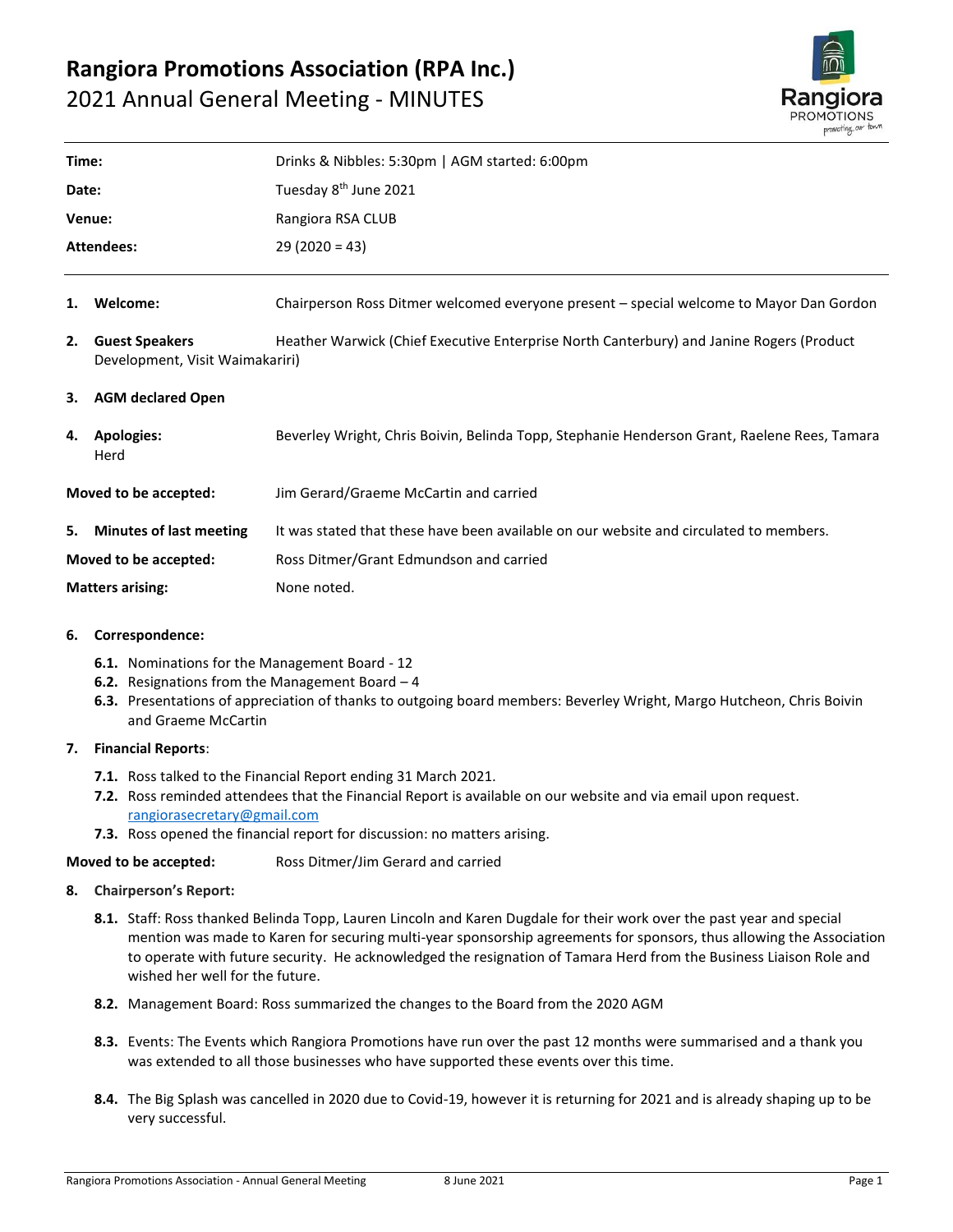- **8.5.** Ross outlined the Pop-Up Business Expo from September 2020 and the changes that were made. Following feedback from exhibitors and attendees, this event will evolve again this year to cater to more niche and artisan vendors and will also be open to the public.
- **8.6.** The Christmas events: Christmas Celebration Night, The Santa Parade and the Party in the Park were also summarized. . Ross talked about the cancellation of the Christchurch Santa Parade which has motivated the Association to expand the Christmas Party in the Park to Percival St. This was very successful and saw a record turnout. We intend to build upon this further for this year's event. Ross also acknowledged the extended fire works display, and the feedback received from the public around the events.
- **8.7.** Eats & Beats in March 2021 was discussed, and the funding challenges the Association faces whilst planning this event were acknowledged. However, despite this the event was booked out and we have had strong feedback from the public.
- **8.8.** Ross announced two new events coming to Rangiora in the coming months: an evening with Nigel Latta, which will take place on the 27<sup>th</sup> of July, and an Outdoor Family Cinema event, which is in the early stages of planning and will take place in the Spring/Summer.
- **8.9.** Ross spoke about the upcoming Events scheduled to take place over the coming year, and summarised Rangiora Promotions key activities, community engagement and accomplishments to date. He also reminded those in attendance that the Contracting team are always available for mentoring and events advice.
- **8.10.**Ross spoke about our membership and how it is growing year upon year. He emphasized that members need to see the value in their membership and he outlined all the ways that members could take more advantage of the promotional services we offer to them.
- **8.11.**Ross spoke about the continued success and growth of our Last Wednesday Club, consistently attracting up to 70 members each month. We are fully booked for this year and well into 2022. The team at RPA are currently in the process of reviewing the LWC, following feedback from members, and some small changes will be rolled out in the coming months following this review.
- **8.12.**Thank you to all the sponsors and supporters of Rangiora Promotions for the past year. We simply could not run the events and activities we do without you and we have an increasing number of businesses, as well as community groups who are signing up to support us each year, we are so grateful for this support. We look forward to working with them all again this year.
- **Matters Arising:** Jim Gerard seconded Ross's motion to accept his report and exercised his right to speak to the motion 'that his report be adopted'. He spoke briefly and thanked Ross for his excellent report. He wished to acknowledge (on behalf of all in attendance) Ross and the strong leadership and excellent services he provides as Chairperson. Ross, in return, extended special thanks to the Board and the subcommittees for all of their hard work and success in running events.

**Moved to be accepted**: Ross Ditmer/Jim Gerard and carried

#### **9. Nominations:**

- **9.1.** The following people were nominated:
	- **9.1.1.** Ross Ditmer Chairperson
	- **9.1.2.** Raelene Rees Treasurer
	- **9.1.3.** Fi Sidey
	- **9.1.4.** Karen Dugdale
	- **9.1.5.** Tessa Keeling
	- **9.1.6.** Tamara Herd
	- **9.1.7.** Debs Taylor-Hayhurst
	- **9.1.8.** Padi Nistala
	- **9.1.9.** Grant Edmundson
	- **9.1.10.** Jim Gerard